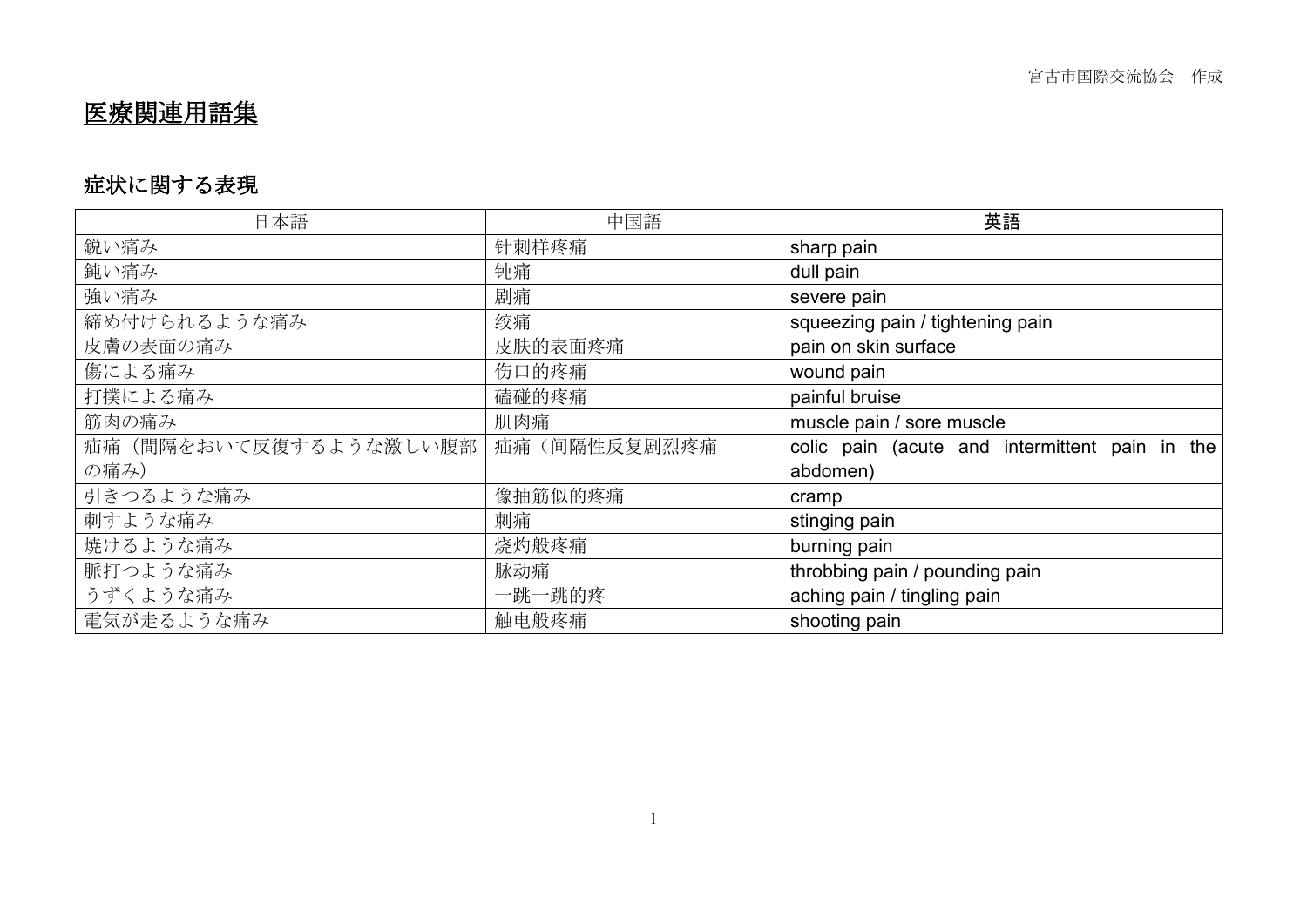#### けがに関する症状

| 打撲・打ち身  | 跌打损伤     | bruise                  |
|---------|----------|-------------------------|
| すり傷     | 擦伤       | scratch / abrasion      |
| 切り傷     | 切伤       | cut                     |
| 骨折      | 骨折       | bone fracture           |
| 捻挫      | 扭伤       | sprain                  |
| 脱臼      | 脱臼       | dislocation             |
| やけど     | 烫伤<br>烧伤 | burn                    |
| さし傷     | 刺伤       | stab wound              |
| 異物が入った  | 进异物了     | had a foreign object in |
| はさんだ    | 夹住了      | got  caught in          |
| 動物に噛まれた | 被动物咬了    | had an animal bite      |
| 転落した    | 掉下来了     | tumbled off / fell down |
| 寝違えた    | 落枕了      | slept wrong             |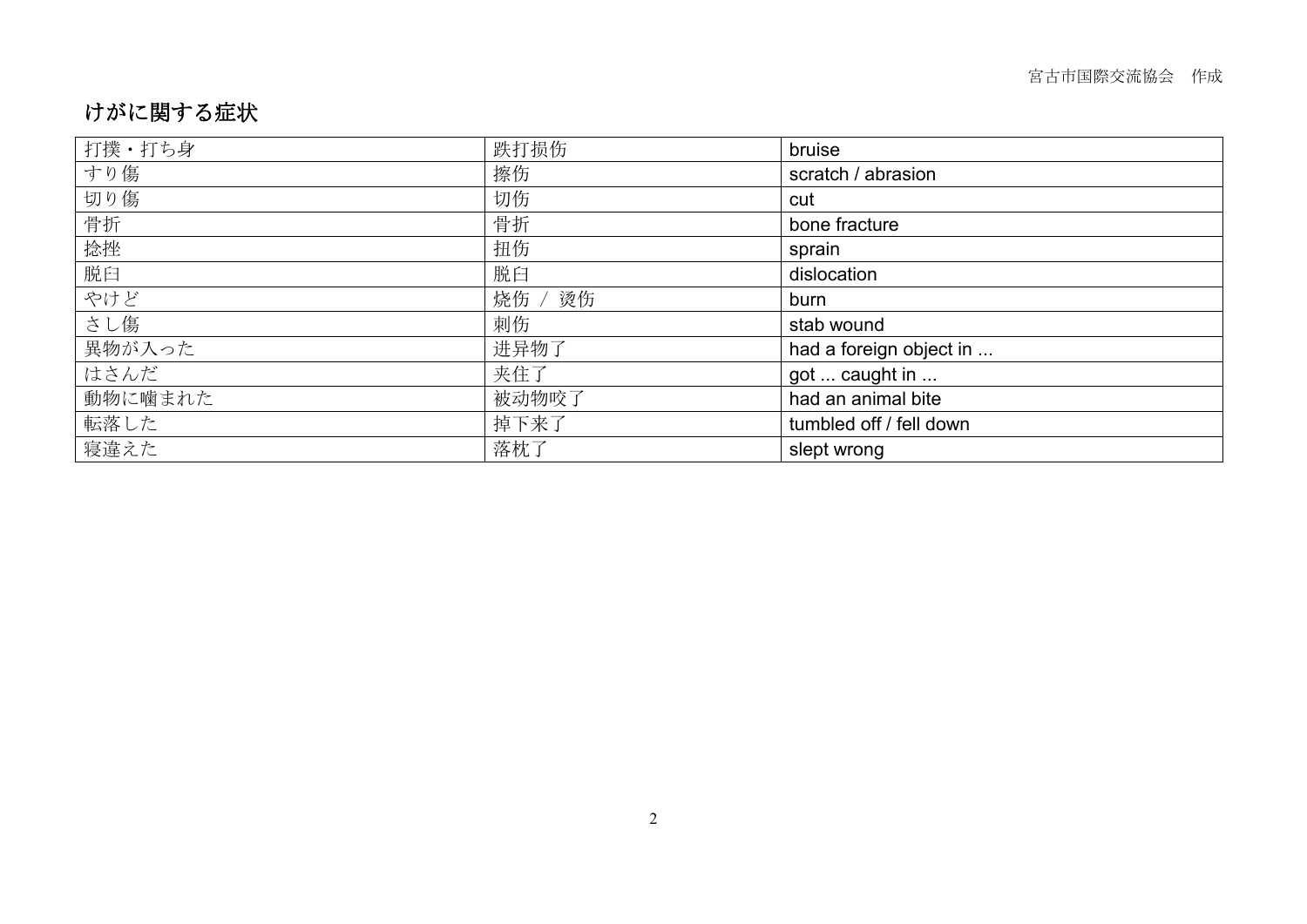#### 体温や体の調子に関する症状

| 体温が高い (高熱)<br>・発熱 | 体温高 (高烧) • 发烧 | temperature is high                           |
|-------------------|---------------|-----------------------------------------------|
| 体温が低い             | 体温高 (高烧) • 发烧 | temperature is low                            |
| 微熱がある             | 低烧            | have a slight fever                           |
| 体の一部が熱い           | 身体的一部分发热      | have a burning sensation in part of the body  |
| 体の一部が冷たい          | 身体的一部分发冷      | one part of the body feels cold               |
| 体がだるい             | 浑身无力          | feel sluggish / feel run-down                 |
| 体重が増えた            | 体重增加了         | have gained weight                            |
| 体重が減った            | 体重减轻了         | have lost weight                              |
| 冷や汗がでる            | 出冷汗           | have a cold sweat                             |
| 寒気がする             | 发冷            | feel a chill / have the shivers               |
| 顔色が悪い             | 脸色不好          | be pale                                       |
| 体力が低下する           | 体力下降          | physical strength declines                    |
| 足元がふらふらする         | 脚步不稳          | cannot walk steadily / feel weak in the knees |
| 眠気がする             | 困倦            | feel drowsy                                   |
| 眠れない              | 失眠            | cannot sleep                                  |
| 倦怠感がある            | 身体感到倦怠        | feel tired / feel run-down                    |
| のどが渇く             | 口渴(口干舌躁       | be thirsty                                    |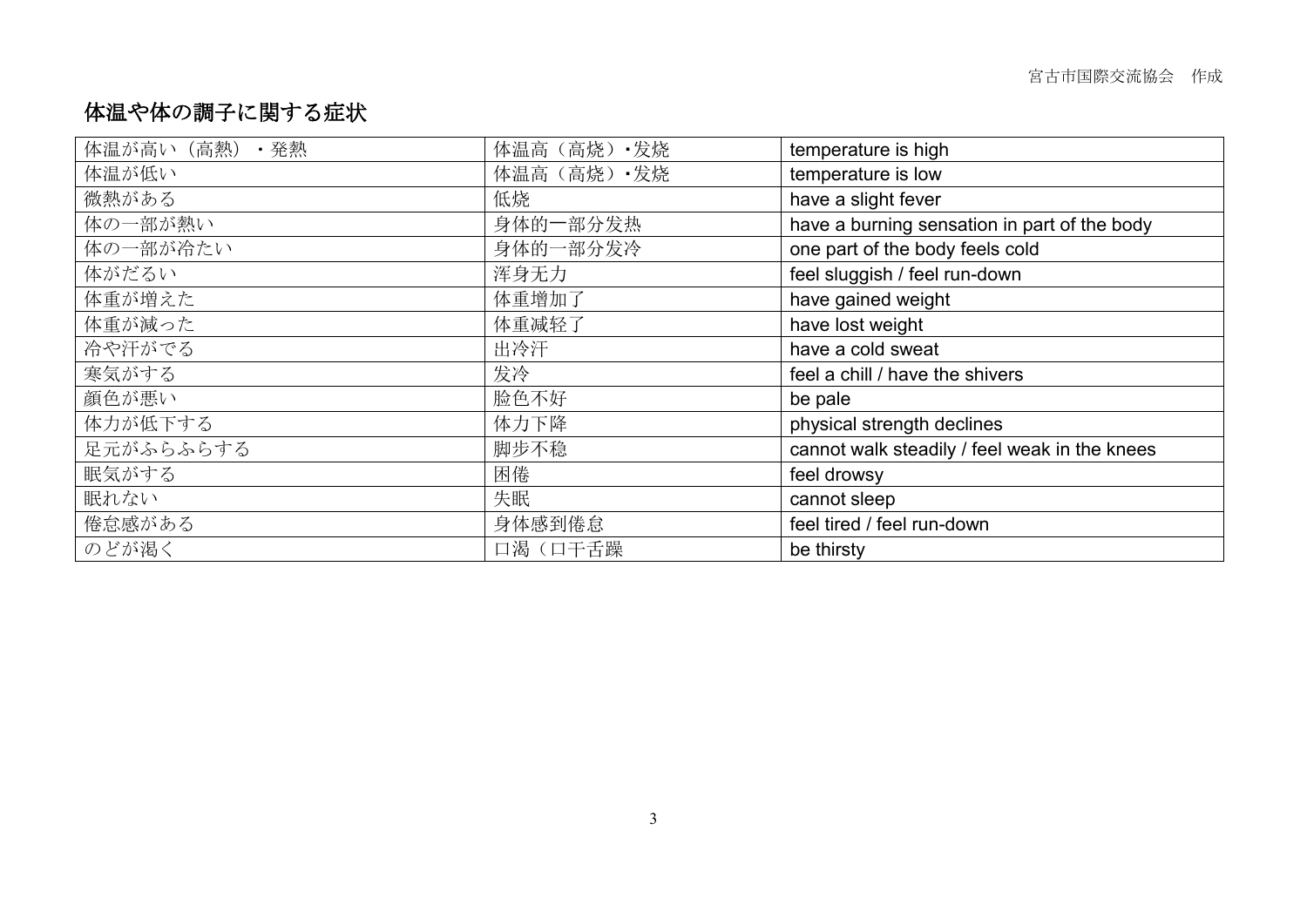#### 食事や便など消化に関する症状

| おなかが痛い                | 肚子疼       | have an abdominal pain / have a stomachache |
|-----------------------|-----------|---------------------------------------------|
| 嘔吐する                  | 呕吐        | vomit                                       |
| 吐き気がする                | 恶心        | feel nauseous / feel sick                   |
| 食欲がない                 | 食欲不振      | have poor appetite / have no appetite       |
| 胃がもたれる                | 胃胀不消化     | have an upset stomach                       |
| お腹が張っている(腹部膨満感)       | 肚子胀       | one's stomach is bloated                    |
| 胃が痛い                  | 胃痛        | have a stomachache                          |
| 胸やけがする                | 胃热烧心      | have heartburn                              |
| げっぷが出る                | 打嗝/嗳气     | belch / burp                                |
| すっぱいものが胃から上がってくる感じがある | 感觉从胃里返酸水  | feel acidic reflux from the stomach         |
| 下痢をしている               | 腹泻        | have diarrhea                               |
| 便が柔らかい                | 软便        | one's stool is soft                         |
| 便が硬い                  | 大便干硬      | one's stool is hard                         |
| 便秘                    | 便秘        | constipation                                |
| 便が黒い                  | 大便呈黑色     | one's stool is black                        |
| 血を吐く (喀血)             | 吐血        | vomit blood                                 |
| むせる (誤嚥)              | 误咽        | choke (aspiration)                          |
| お腹が鳴る                 | 肚子响       | one's stomach growls                        |
| おならが出る                | 排气 / 放屁   | fart                                        |
| 味がしない                 | (饮食) 没有味道 | cannot taste                                |
| 消化不良                  | 消化不良      | indigestion                                 |
| 過剰な食欲がある              | 食欲过剩      | have excessive appetite                     |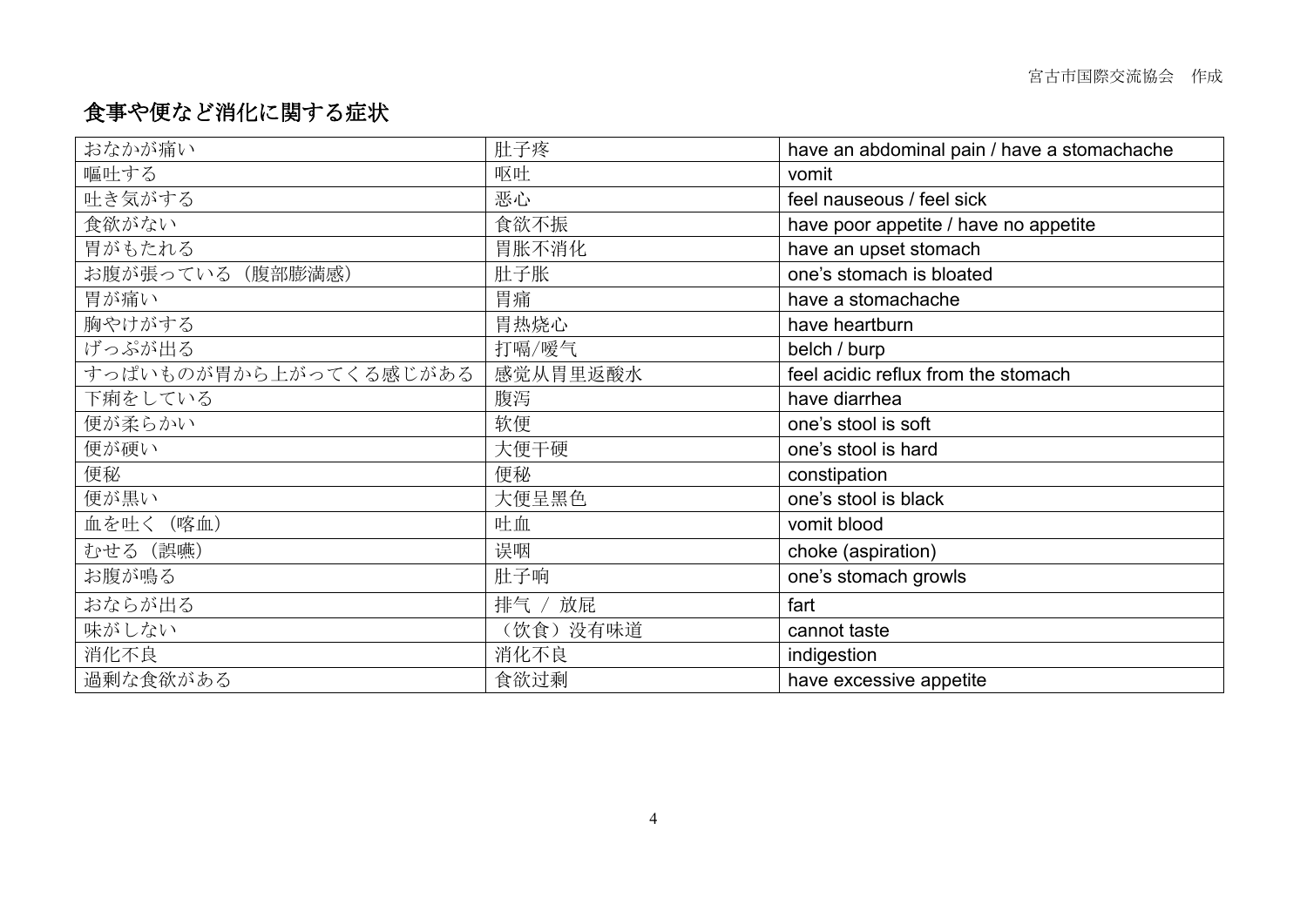#### 咳や息苦しさ(呼吸)に関する症状

| 息苦しい                | 呼吸困难               | have difficulty in breathing          |
|---------------------|--------------------|---------------------------------------|
| 動くと息切れする            | 一动就气短              | feel short of breath when moving      |
| 息をするとヒュウという音がする     | 呼吸时有呼呼的声音          | wheeze when breathing                 |
| 圧迫感がある              | 有压迫感               | feel pressure on one's                |
| 胸が詰まった感じがする         | 胸闷                 | have a tightness in one's chest       |
| 痰が出る                | 有痰                 | cough up phlegm                       |
| 痰が出にくい              | 痰不易咳出来             | have difficulty in coughing up phlegm |
| 血痰が出る               | 有血痰                | cough up bloody phlegm                |
| 痰が絡む咳が出る            | 带有痰的咳嗽             | cough up thick phlegm                 |
| 乾いた咳が出る (空咳)        | 干咳                 | have a dry cough (phlegmless cough)   |
| 咳が止まらない             | 咳嗽不止               | have a persistent cough               |
| くしゃみが出る             | 打喷嚏                | sneeze                                |
| しゃっくりが出る            | 膈肌痉挛(呃逆 /<br>/ 打嗝) | hiccup                                |
| あくびが出る              | 打哈欠                | yawn                                  |
| 唇の色が紫になっている (チアノーゼ) | (发绀<br>嘴唇发紫        | one's lips turn purple (cyanosis)     |
|                     |                    |                                       |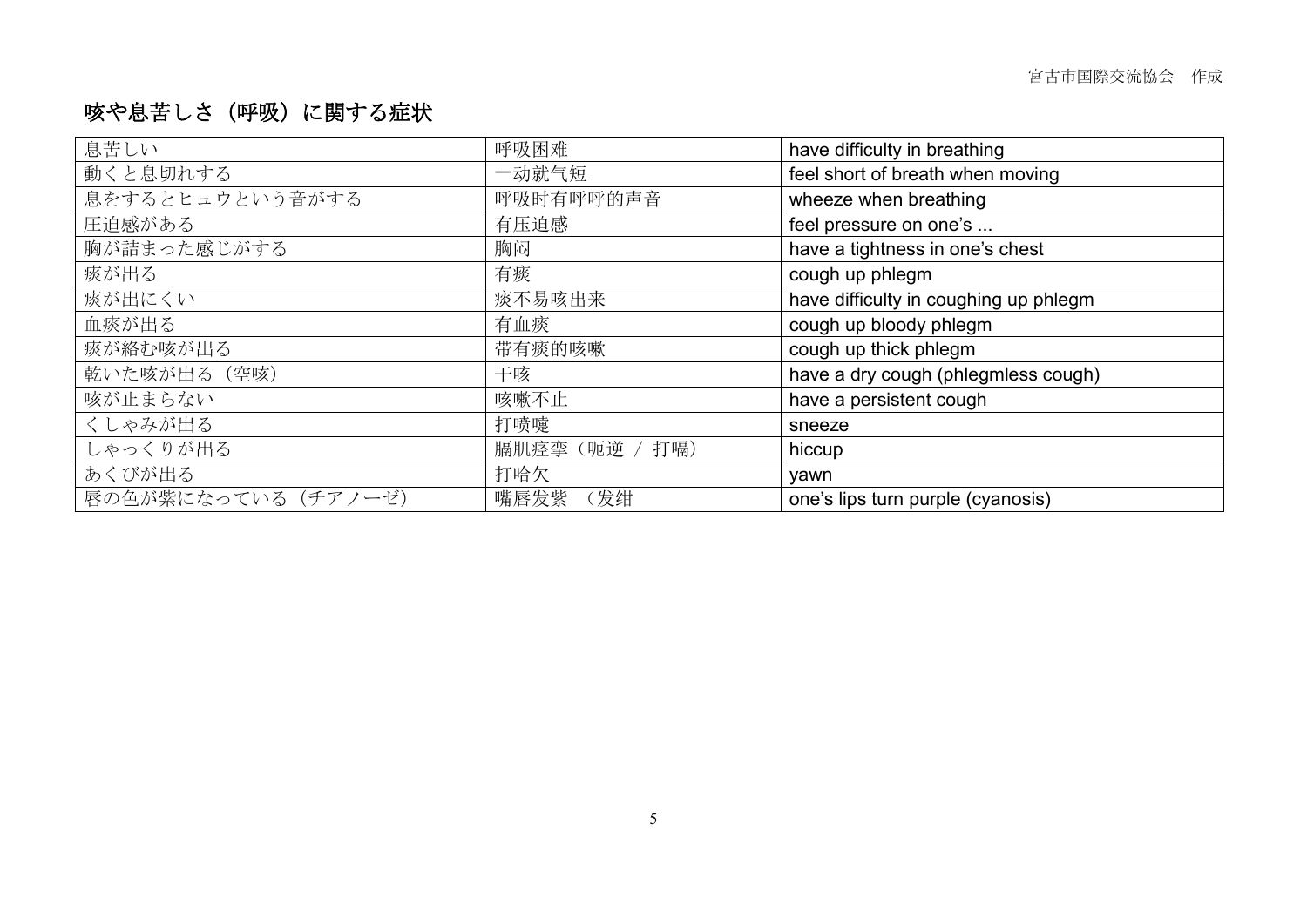# 動悸や血圧(心臓や血管)に関する症状

| 動悸がする        | 心悸         | have palpitations                |
|--------------|------------|----------------------------------|
| 脈が遅い         | 脉搏慢        | one's pulse is slow              |
| 脈が速い         | 脉搏快        | one's pulse is fast              |
| 脈が乱れる        | 脉搏紊乱       | one's pulse is irregular         |
| のぼせる         | 上火 / 头昏脑涨  | feel light-headed / feel flushed |
| 血圧が高い        | 血压高        | one's blood pressure is high     |
| 血圧が低い        | 血压低        | one's blood pressure is low      |
| 胸骨の後ろが痛い     | 胸骨后疼痛      | have a pain behind the ribs      |
| 胸がえぐられるように痛い | 胸部像被刀绞似的疼痛 | feel a twinge in the chest       |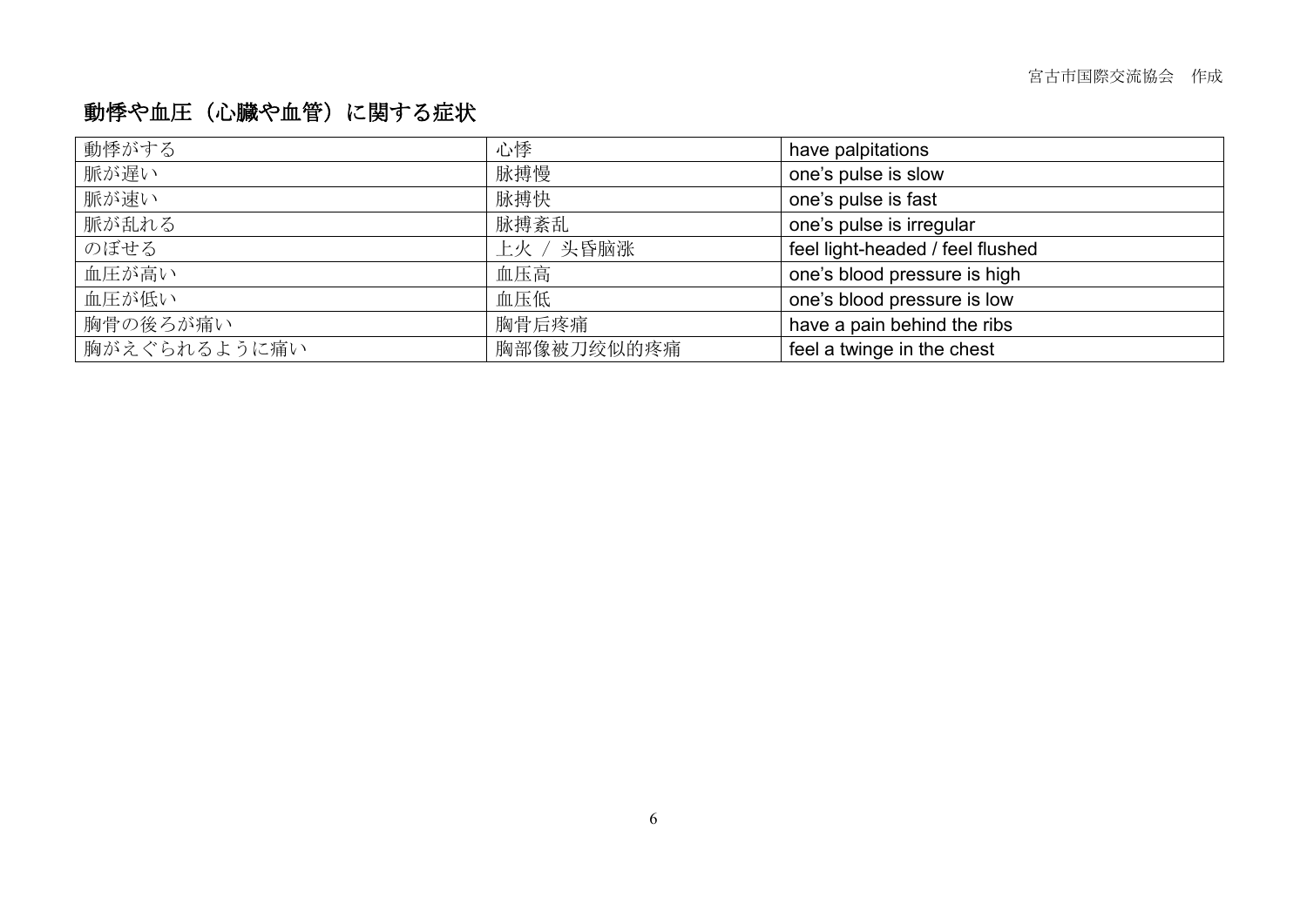## しびれ・麻痺(脳や神経)に関する症状

| 頭が痛い                | 头痛           | have a headache                                         |
|---------------------|--------------|---------------------------------------------------------|
| 浮動性のめまいがする(ふらふらする)  | 浮动性眩晕        | feel dizzy (have a floating sensation)                  |
| 回転性のめまいがする (ぐるぐるする) | 旋转性眩晕        | have vertigo (have a swirling sensation)                |
| しびれる                | 发麻           | feel numb                                               |
| 感覚がなくなる             | 失去感觉         | lose sensation                                          |
| 感覚が鈍い               | 感觉迟钝         | have dull sensation                                     |
| ふるえる                | 发抖           | shiver                                                  |
| 力が入らない (脱力感)        | 使不上劲         | cannot exert one's strength / have a muscle             |
|                     |              | weakness (listlessness)                                 |
| 体が思い通りに動かない         | 身体不听使唤       | cannot move the body as one wants                       |
| 顔が思い通りに動かない         | 脸部不听使唤       | have difficulty controlling facial movement             |
| 呂律が回らない             | 口齿含糊不清       | slur one's words / cannot articulate                    |
| 言葉が出ない              | 说不出话         | cannot utter a word as one wants                        |
| しゃべりにくい             | 讲话困难         | have difficulty in speaking                             |
| 見えない                | 看不见          | cannot see                                              |
| 歩き出したらうまく止まれない      | 起步后无法顺利地停下来  | be unable to stop as desired once one starts<br>walking |
| 足が前に出ない             | 脚向前迈不出去      | be unable to move one's feet forward                    |
| 顔の形が歪む              | 脸形歪曲         | one's face becomes distorted                            |
| 転びやすい (転倒しやすい)      | 易跌倒          | easily trip over (easily fall down)                     |
| 麻痺                  | 麻痹           | paralysis                                               |
| ふらつく                | 身体摇晃         | feel light-headed                                       |
| 声のリズムや大きさが整わない      | 说话声音的强弱和节奏混乱 | the rhythm ad volume of one's voice are unstable        |
| 眼球が細かく揺れる           | 眼球微颤         | one's eyeballs move rapidly                             |
| 立ちくらみ               | 头昏眼花         | lightheadedness / dizziness                             |
| よだれを流す              | 流口水          | drool                                                   |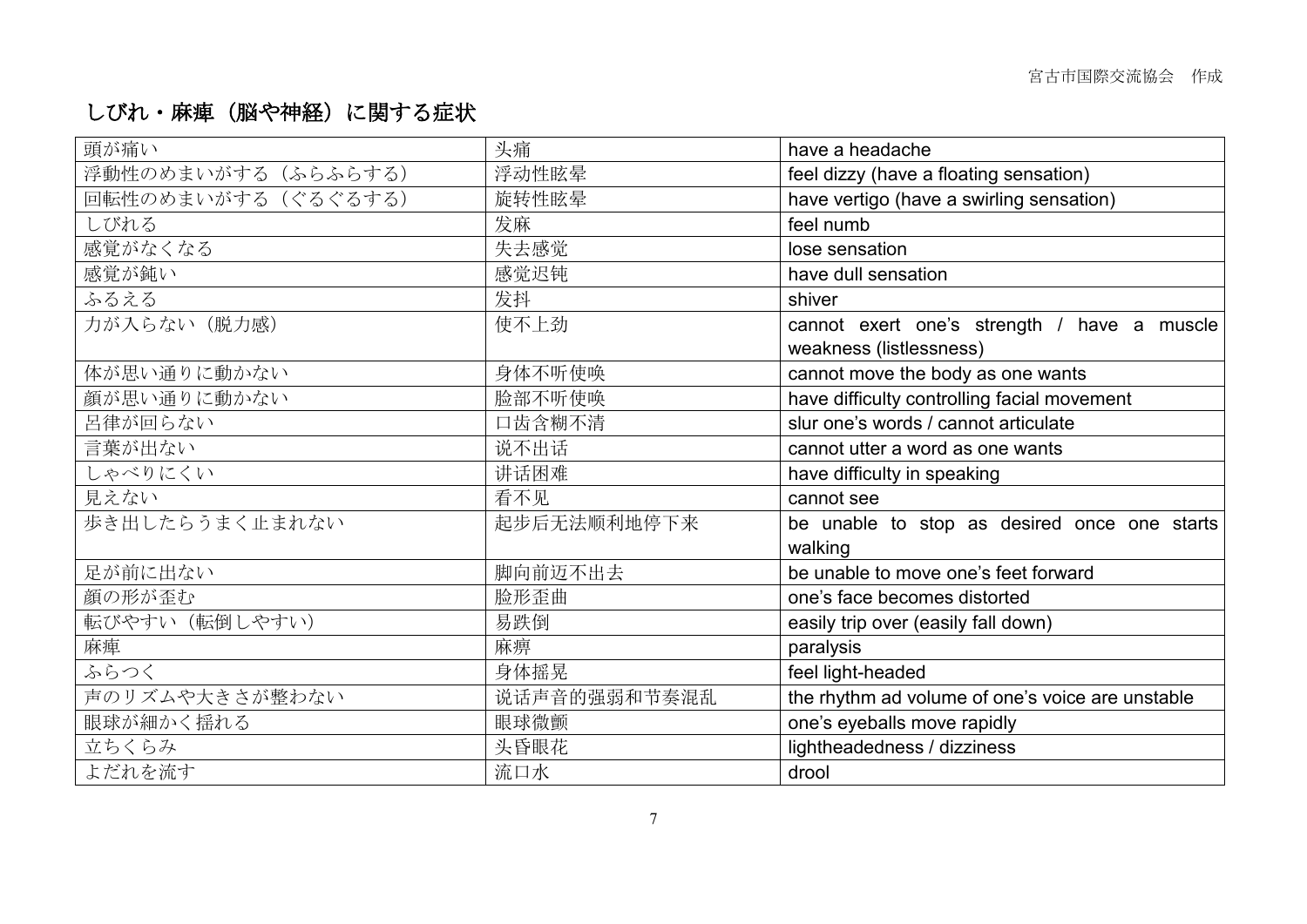#### かゆみ・かぶれ・腫れ・できものなど皮膚に関する症状

| 痛みがある         | 有疼痛        | hurt / have a pain                                   |
|---------------|------------|------------------------------------------------------|
| かゆみがある        | 发痒         | feel itchy                                           |
| ただれている        | 溃烂         | have an open sore                                    |
| かぶれている        | 发炎         | have a rash                                          |
| むくんでいる        | 浮肿         | be puffy / be swollen                                |
| 腫れている         | 肿胀         | be swollen                                           |
| 関節に水が溜まる      | 关节腔积水      | have fluid in one's joint                            |
| けがをしている       | 受伤         | be injured / be wounded                              |
| 出血している        | 出血         | be bleeding                                          |
| 皮下出血がある       | 皮下出血       | be bleeding under the skin                           |
| あざがある         | 有痣或青红斑(淤血) | have bruises                                         |
| 湿疹がある         | 起湿疹        | have a rash                                          |
| 虫に刺された        | 被虫叮咬了      | have an insect bite / have a sting                   |
| 水泡 (水ぶくれ) がある | 有水疱        | have a blister                                       |
| いぼができた        | 长瘊子了       | have a wart                                          |
| しこりがある        | 有肿块        | have a lump                                          |
| 化膿している        | 化脓         | be infected with pus                                 |
| アトピーが出る       | 有特应性皮肤炎    | have atopic dermatitis                               |
| じんましんが出る      | 起荨麻疹       | have hives                                           |
| 魚の目ができた       | 长鸡眼了       | have a corn on one's foot                            |
| 皮膚が乾燥する       | 皮肤干燥       | one's skin is dry                                    |
| 皮膚が荒れる        | 皮肤粗糙       | one's skin is rough                                  |
| 皮膚が硬くなっている    | 皮肤变硬       | one's skin is hard                                   |
| 膿が出る          | 流脓         | have a discharge of pus                              |
| 爪がスプーン状に反り返る  | 匙状甲        | one's fingernail recurve like a spoon / have a spoon |
|               |            | nail                                                 |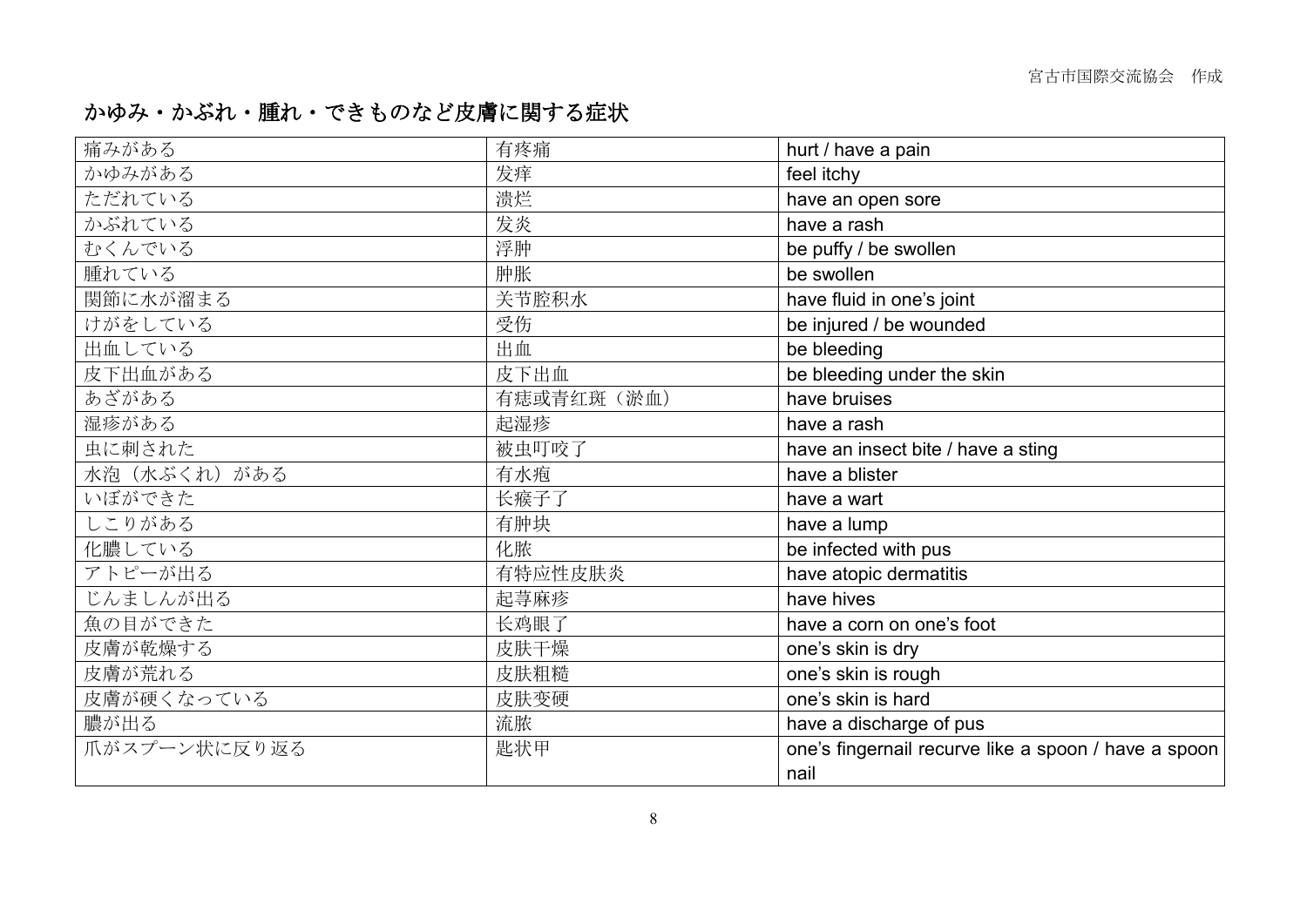#### 血液や血糖・ホルモンに関する症状

| 血が止まりにくい  | 不易止血   | bleeding does not stop easily      |
|-----------|--------|------------------------------------|
| 出血しやすい    | 易出血    | bleed easily                       |
| 鼻血がでる     | 流鼻血    | nosebleed                          |
| 血尿が出る     | 排血尿    | have bloody urine                  |
| 血便が出る     | 排血便    | have bloody stool                  |
| 血糖値が高い    | 血糖值高   | have high blood sugar              |
| 血糖値が低い    | 血糖值低   | have low blood sugar               |
| 尿糖が出る     | 排糖尿    | one's urine contains sugar         |
| 疲れやすい     | 容易疲倦   | feel run-down easily               |
| 汗が多い      | 汗多     | sweat a lot                        |
| 汗が少ない     | 汗少     | hardly sweat                       |
| 冷えやすい     | 总感觉体寒  | feel sensitive to cold             |
| ほてり・のぼせ   | 潮热     | a burning sensation / hot flushes  |
| 平衡感覚が悪い   | 平衡感觉不好 | have a poor sense of balance       |
| 動作が鈍い     | 动作迟钝   | have slow movement                 |
| 朦朧とする     | 模糊不清   | have a muzzy feeling in one's head |
| 手足のむくみ    | 手脚浮肿   | swelling of hand and foot          |
| 炎症を起こしている | 发炎了    | have an inflammation               |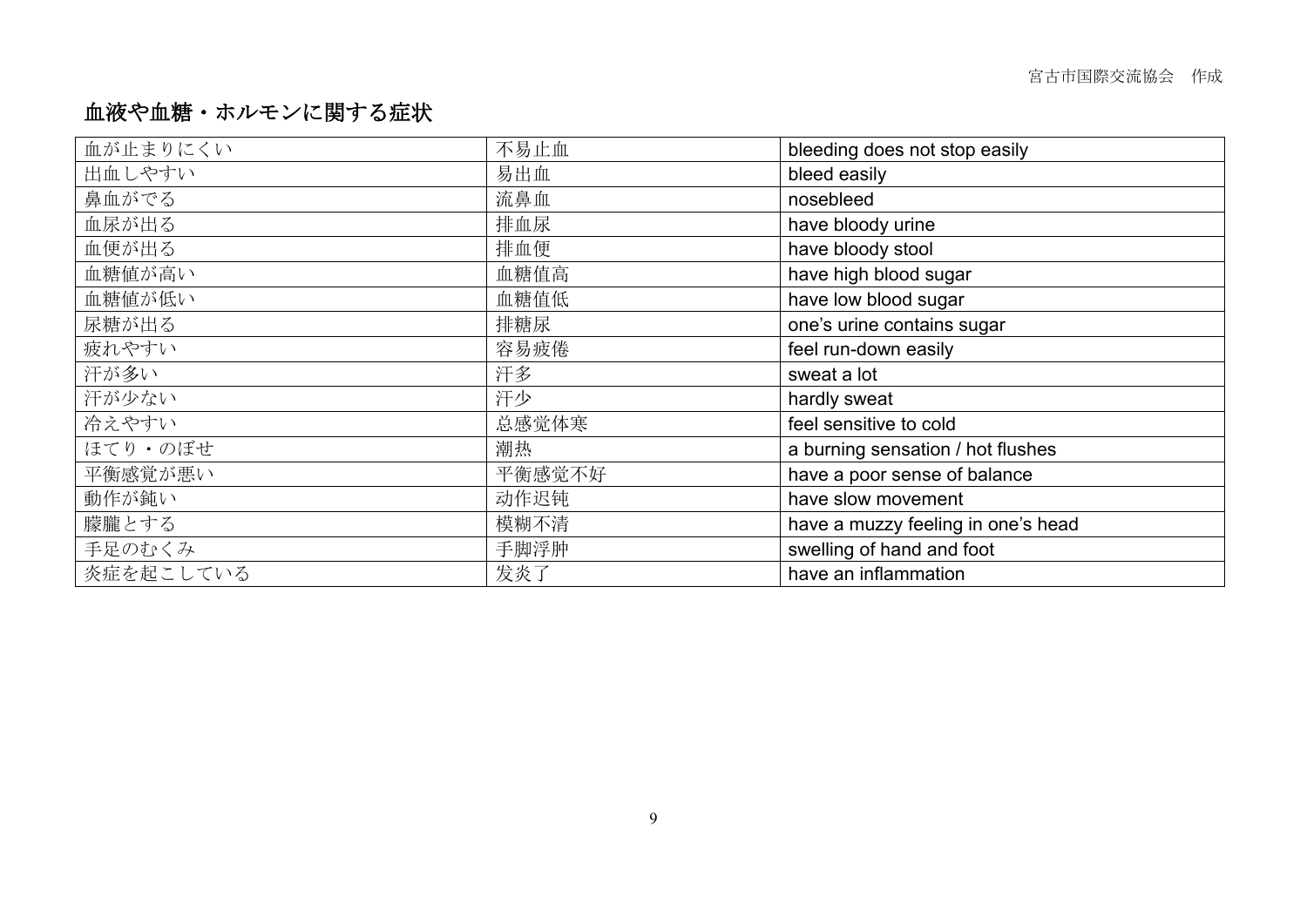#### 尿に関する症状

| 尿が出にくい          | 排尿困难    | have difficulty in urinating               |
|-----------------|---------|--------------------------------------------|
| 尿量が少ない          | 尿量少     | do not pass much urine                     |
| 尿量が多い           | 尿量多     | pass a lot of urine                        |
| 残尿感がある          | 有残尿感    | feel as if one had not emptied the bladder |
| 尿の回数が多い         | 排尿次数多   | urinate frequently                         |
| 尿の回数が少ない        | 排尿次数少   | do not go to the bathroom as often         |
| 排尿時に痛む          | 排尿时疼痛   | have pain in urinating                     |
| 尿がにごる           | 尿液混浊    | one's urine is cloudy                      |
| 尿の色の異常          | 尿色异常    | abnormal urine color                       |
| 尿の色が薄い          | 尿色淡     | one's urine is light-colored               |
| 尿の色が濃い          | 尿色浓     | one's urine is dark                        |
| 尿が漏れる           | 尿失禁     | leak urine                                 |
| 尿があわ立つ          | 尿液起泡    | one's urine is foamy                       |
| 尿に膿が混じる         | 尿里混有脓   | have pus in one's urine                    |
| 尿のにおいがおかしい      | 尿的气味异常  | one's urine smells strange                 |
| 透析を受けている        | 在接受透析治疗 | be on dialysis                             |
| 尿道が痒い           | 尿道瘙痒    | have an itch around the urethra            |
| 尿道に焼けつくような痛みがある | 尿道有烧灼感  | have a burning pain in the urethra         |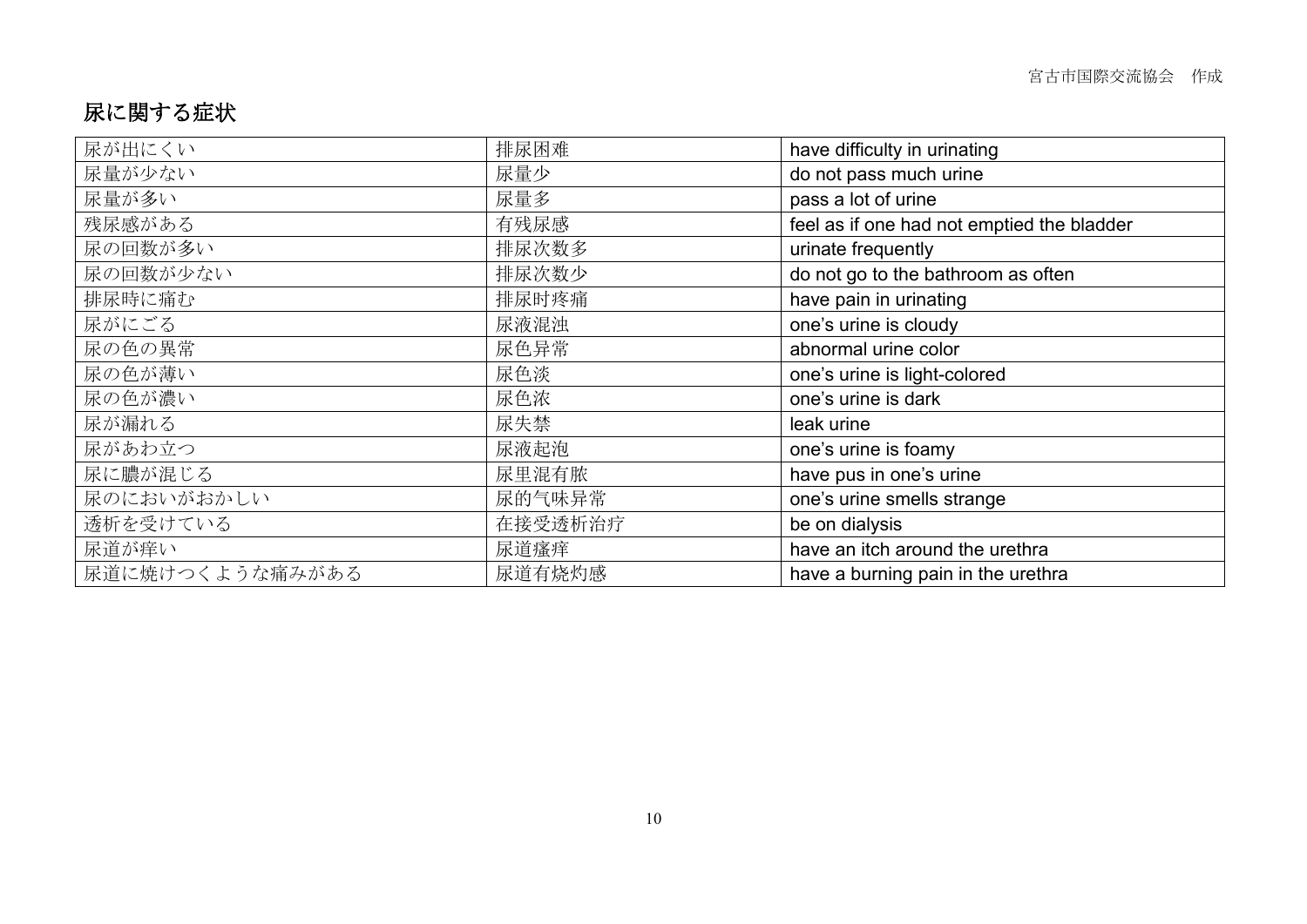#### 子供の病気に関する症状

| 熱がある      | 发烧       | have a fever                      |  |
|-----------|----------|-----------------------------------|--|
| 咳をしている    | 咳嗽       | cough                             |  |
| 頭を打った     | 头部磕碰了    | hit one's head                    |  |
| 機嫌が悪い     | 心情不好     | be in a bad mood                  |  |
| 元気がない     | 没有精神     | be lethargic                      |  |
| いつもと様子が違う | 状态和平时不一样 | something is different from usual |  |
| 泣き止まない    | 不停的哭泣    | do not stop crying                |  |
| 痙攣している    | 抽筋       | have seizures                     |  |
| 異物を飲んだ    | 吞下了异物    | swallowed a foreign object        |  |
| ミルクを飲まない  | 不喝奶      | do not drink milk                 |  |
| ミルクを吐く    | 吐奶       | vomit milk                        |  |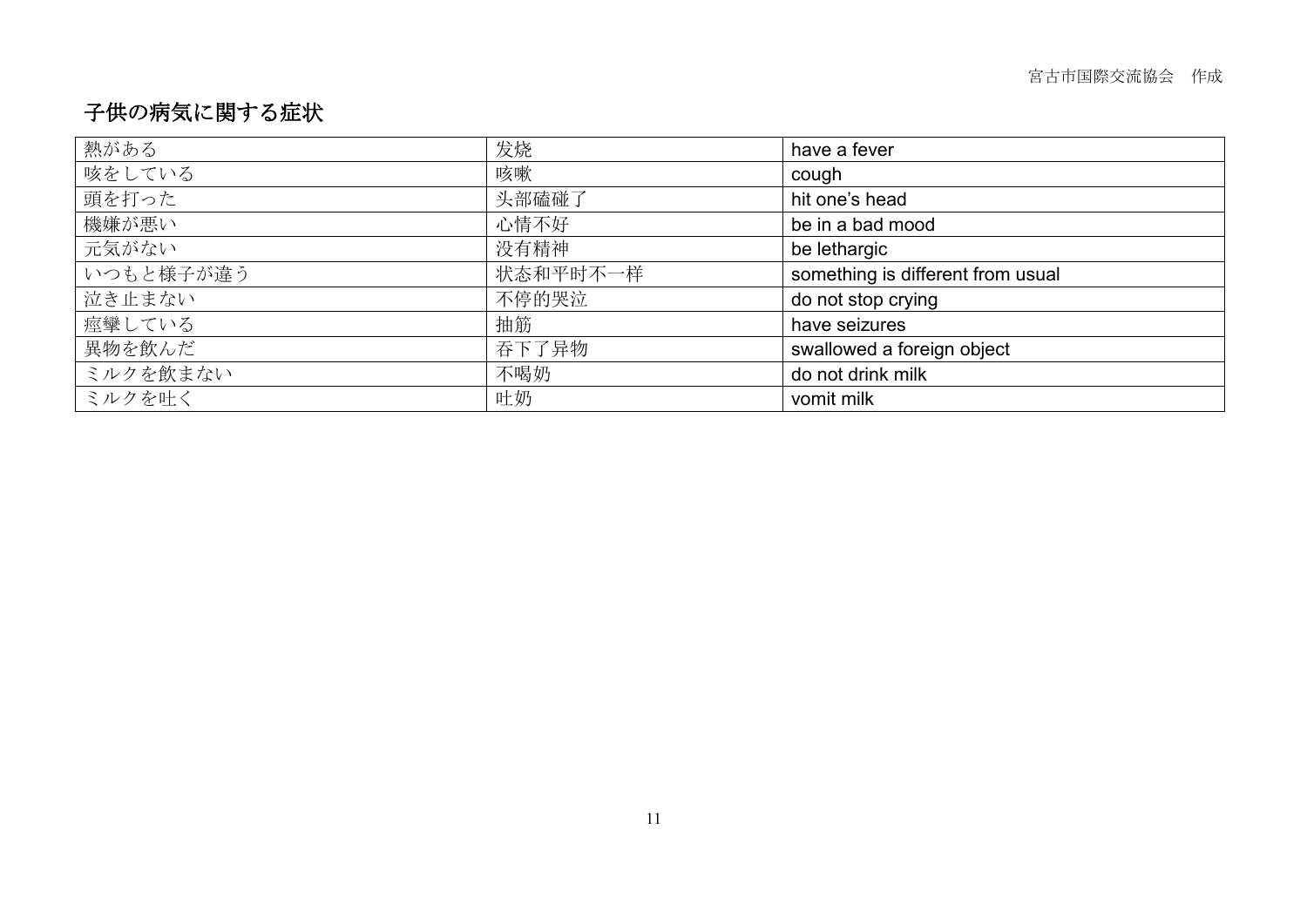#### 妊娠・出産・生理に関する症状

| 生理不順        | 月经不调     | irregular menstrual periods                |
|-------------|----------|--------------------------------------------|
| 生理痛がひどい     | 严重痛经     | have a severe cramp during one's period    |
| 不正出血がある     | 有不正常出血   | have irregular vaginal bleeding            |
| つわりがひどい     | 妊娠反应严重   | have severe morning sickness               |
| 妊娠中で性器出血がある | 怀孕时生殖器出血 | have vaginal bleeding during pregnancy     |
| 妊娠中でむくみがある  | 怀孕时有浮肿   | one's legs are swollen during pregnancy    |
| 母乳の出が悪い     | 母乳不多     | cannot produce enough breast milk          |
| 母乳に血が混じっている | 母乳里混有血   | have a trace of blood in one's breast milk |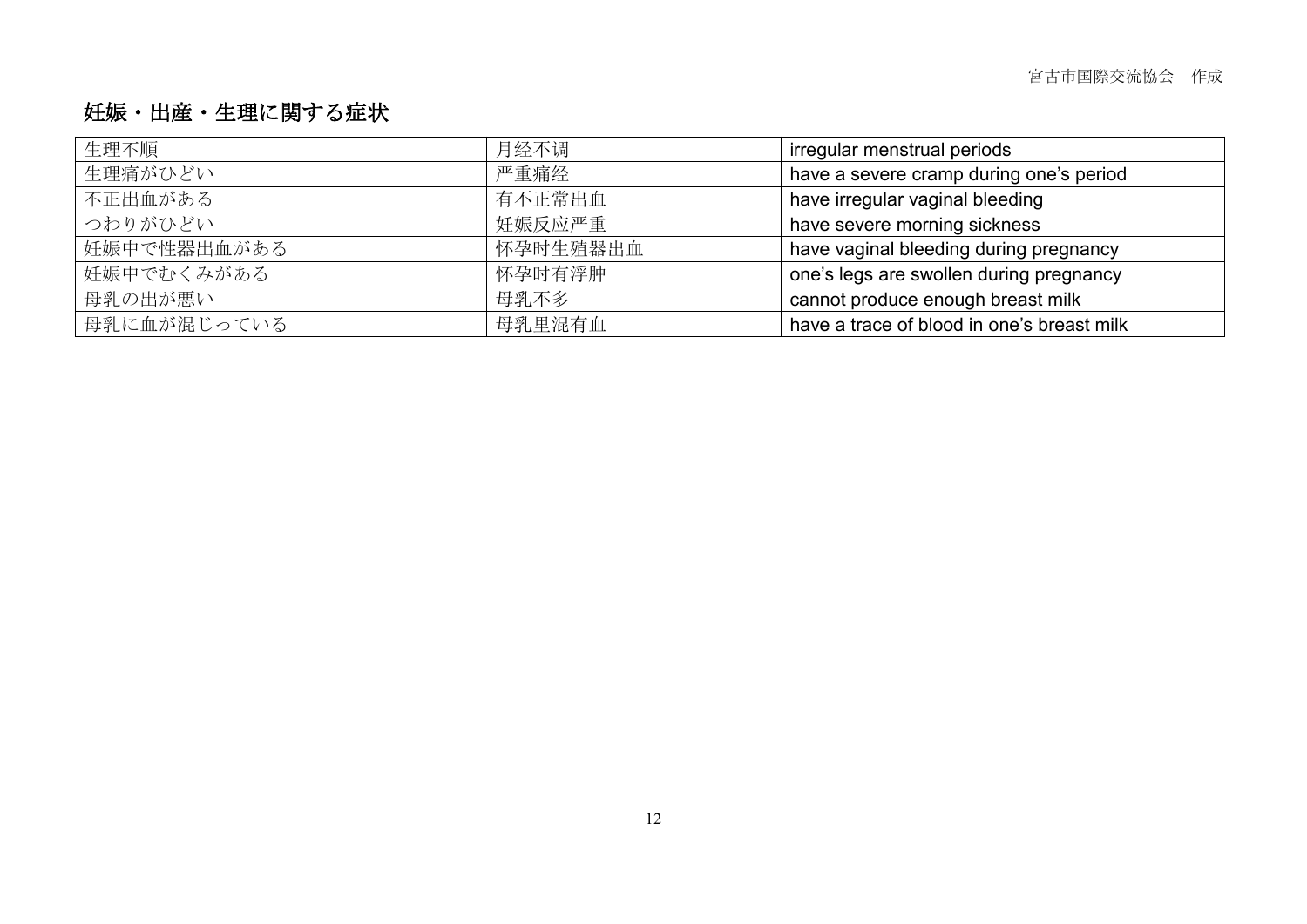## 気分(こころ)と意識に関する症状

| 神志不清      | lose consciousness (faint)                          |
|-----------|-----------------------------------------------------|
| 昏厥        | faint                                               |
| 神志模糊 (呆滞) | feel spaced-out (be in a daze)                      |
| 丧失记忆      | lose one's memory                                   |
| 情绪低落      | feel depressed                                      |
| 烦躁        | feel irritable                                      |
| 情绪激动      | feel excited                                        |
| 陷入不安      | feel uneasy                                         |
| 有恐惧感      | feel scared                                         |
| 无缘无故地悲伤   | feel sad for no reason                              |
| 眼泪止不住     | cannot stop crying                                  |
| 有强烈的孤独感   | have a strong feeling of loneliness                 |
| 焦躁感(心急)   | impatient feeling (have strong sense of impatience) |
| 难受        | be distressed / be in agony                         |
| 没有精力      | have no energy                                      |
| 做噩梦       | have a nightmare                                    |
| 无法集中      | be unable to focus / to think clearly               |
| 有精神压力     | feel stressed                                       |
| 介意周围人的言行  | be worried about what others do and say             |
| 手脚僵硬      | feel stiff one's limbs                              |
| 幻视        | have hallucination (visual hallucination)           |
| 幻听        | hear a voice and a sound in one's head (auditory    |
|           | hallucination)                                      |
| 情绪不稳      | feel restless                                       |
| 记不住       | cannot memorize things                              |
| 身上像有虫子爬似的 | feel as if insects were crawling on the skin        |
|           |                                                     |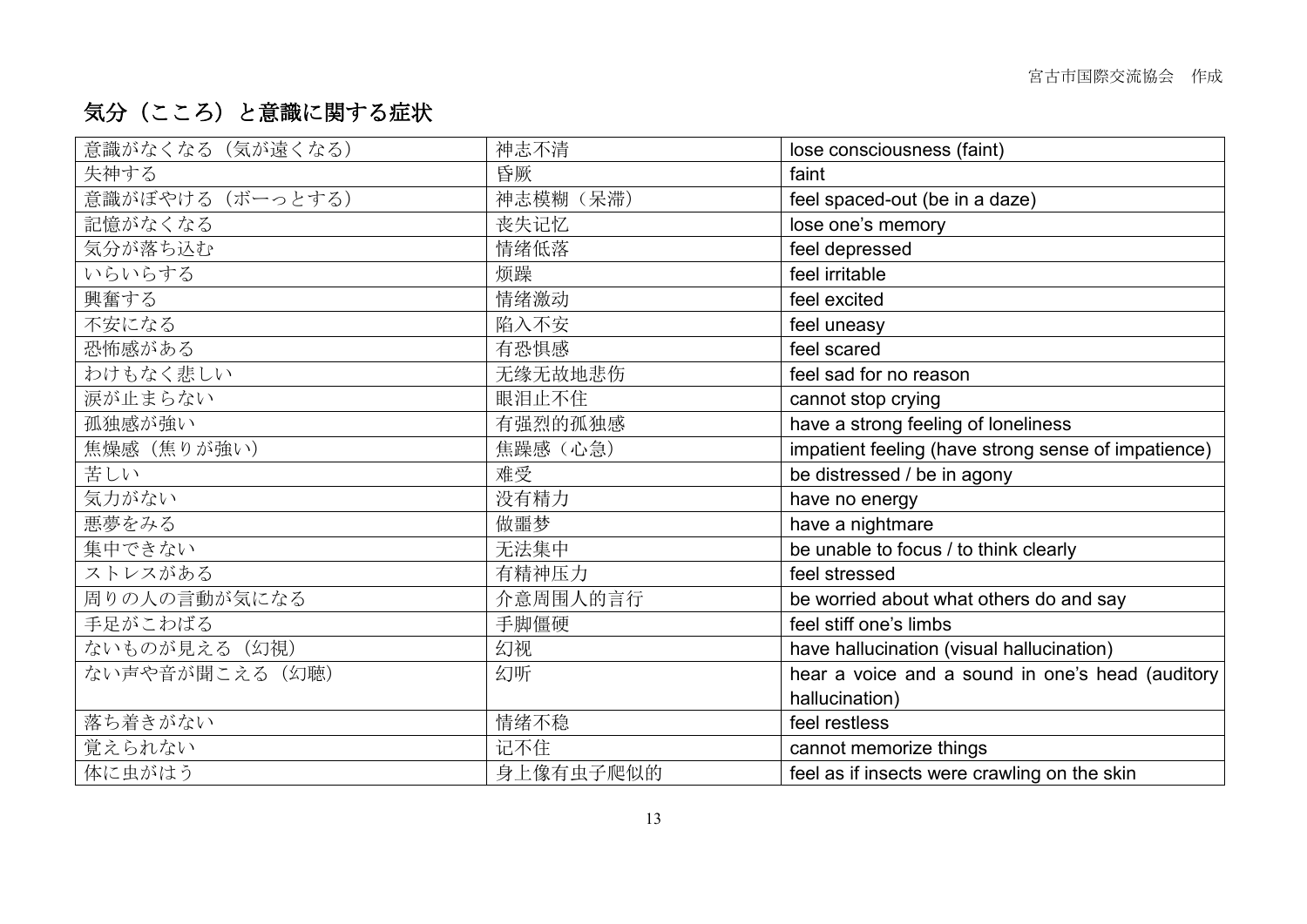宮古市国際交流協会 作成

| 感情コントロールができない | 控制不住情绪     | cannot control emotions      |
|---------------|------------|------------------------------|
| さびしい          | 寂寞         | feel lonely                  |
| 死にたい          | 有死的念头      | want to die                  |
| 人ごみが怖い        | 对人多的地方感到恐惧 | be scared of a crowded place |
| 物忘れがひどい       | 健忘         | forget things a lot          |
| せん妄           | 精神错乱       | delirium                     |
| 抑うつ           | 抑郁         | depression                   |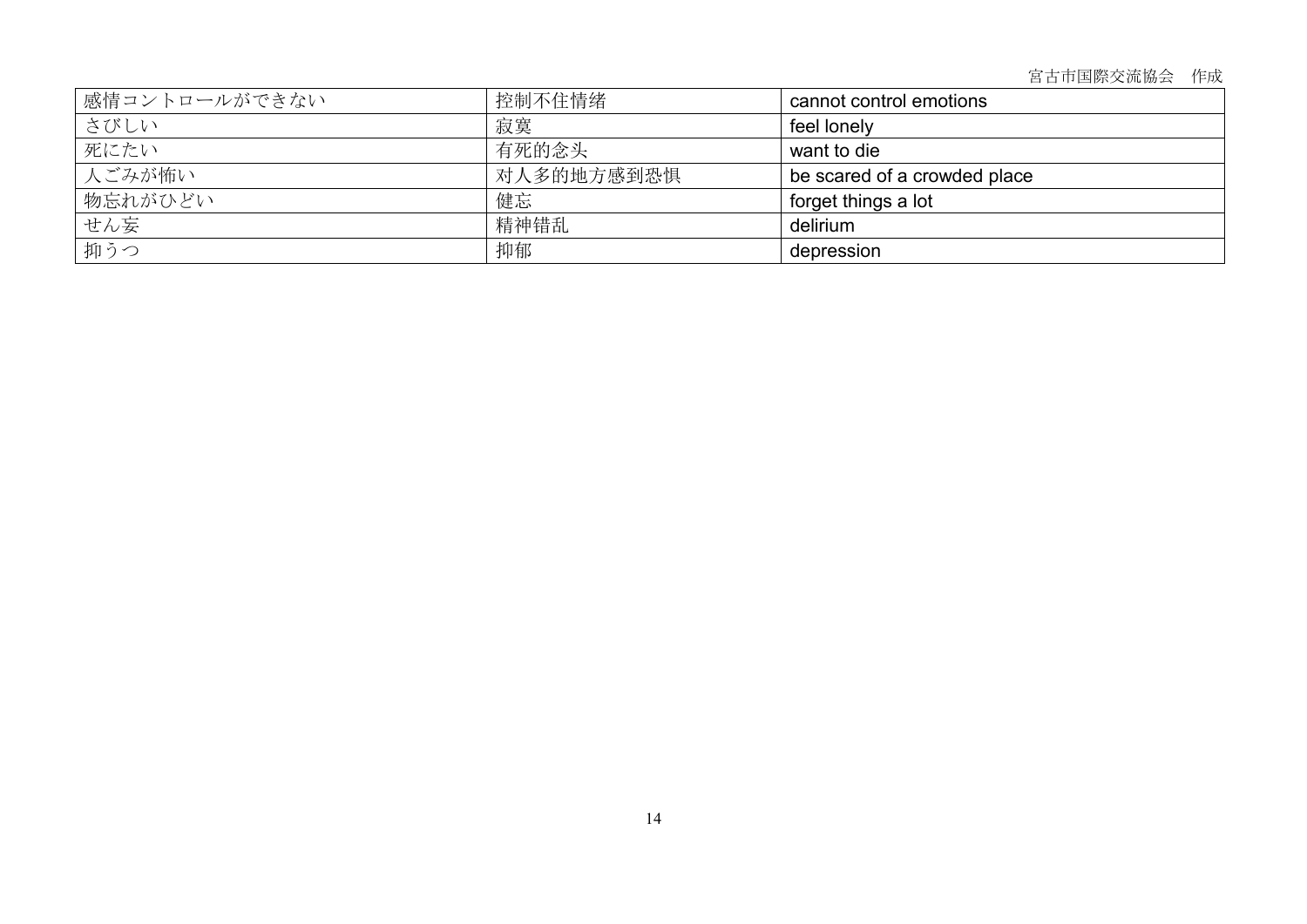#### 目に関する症状

| 充血する                 | 充血             | one's eyes are red / one's eyes are congested        |
|----------------------|----------------|------------------------------------------------------|
| 目が疲れる                | 眼睛疲倦           | have eye strain                                      |
| 目やにが出る               | 有眼垢            | have eye mucus                                       |
| 目が乾く (ドライアイ)         | 眼睛发干           | have dry eye                                         |
| まぶしい                 | 耀眼             | feel sensitive to light                              |
| 焦点が合わない              | 无法固定焦点         | one's eyes cannot focus properly                     |
| 近くは見えるが遠くが見えにくい      | 近处看得见但远处看不清    | can see near, but cannot see far                     |
| 遠くは見えるが近くが見えにくい      | 远处看得见但近处看不清    | can see far, but cannot see near                     |
| 物が二重に見える             | 看东西成双影         | have double vision                                   |
| 物が歪んで見える             | 看东西是歪斜的        | see things distorted                                 |
| 色の区別ができない            | 无法区分颜色         | cannot distinguish shades of color                   |
| 白目が黄色い               | 白眼珠发黄          | the white of one's eyes are yellowish                |
| 虫が飛んでいるように見える        | 像看见虫子在飞一样      | see a floater in the eye                             |
| 黒いものが見える             | 看见黑色的东西        | see a dark object in the eye                         |
| 涙が出る                 | 流眼泪            | one's eyes tear a lot                                |
| 視野が狭い                | 视野狭窄           | one's visual field is narrow                         |
| 眼がかすむ                | 眼睛模糊           | one's vision is blurred                              |
| 眼鏡・コンタクトを作りたい        | 想配眼镜或隐形眼镜      | want to get eye glasses / contact lenses             |
| 周囲が暗いと見づらい           | 周围昏暗时看不清       | cannot see well in the dark                          |
| 左右の目がそれぞれ異なる方向を向いている | 左右的眼珠朝着不同的方向   | one's eyes focus in different directions             |
| 目の中に異物感がある           | 眼里有异物感         | feel as if something foreign was in the eye          |
| 明るい時と暗い時の見え方が変わる     | 明亮时和昏暗时的视觉会变化  | see things in the dark differently from in the light |
| 電灯を見るとその周囲に虹がかかって見える | 看电灯时周围会显现彩虹    | see a rainbow ring around an electric light          |
| 目の前がチカチカする           | 眼前一闪一闪         | see something sparking in front of the eyes          |
| レーシック手術を受けたい         | 想接受准分子激光原位角膜磨镶 | want a lasik operation                               |
|                      | 术手术            |                                                      |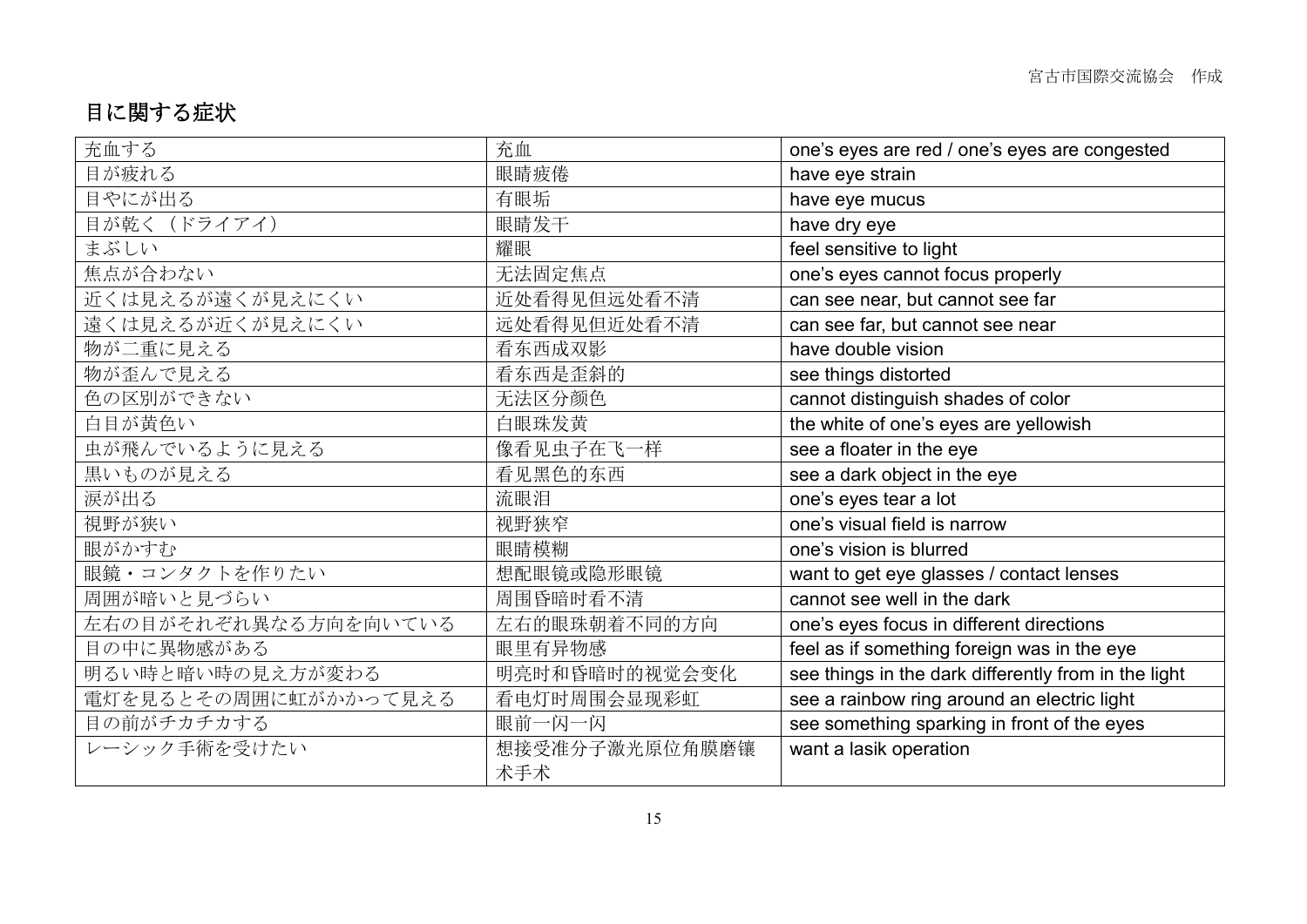### 歯・口に関する症状

| 虫歯がある            | 有蛀牙       | have a tooth cavity                          |
|------------------|-----------|----------------------------------------------|
| 歯ぐきから血が出る        | 牙龈出血      | have a bleeding from the gum                 |
| 口内炎がある           | 有口腔溃疡(口疮) | have a canker sore                           |
| 歯ぐきが腫れる          | 牙龈肿胀      | have a swollen gum                           |
| 熱い飲み物や冷たい飲み物がしみる | 喝热或冷饮有刺痛感 | be sensitive to hot and cold drinks          |
| 詰め物が取れた          | 填充料掉了     | one's filling fell out                       |
| 歯がぐらぐらする         | 牙齿松动      | one's tooth is wobbly                        |
| 嚙み合わせが悪い         | 咬合不好      | have a bad teeth alignment / have a bad bite |
| 歯が折れた            | 牙齿断了      | one's tooth fractured                        |
| 歯が抜けた            | 牙齿掉了      | one's tooth fell out                         |
| 入れ歯がほしい          | 想镶假牙      | want dentures                                |
| 口が開かない           | 嘴张不开      | cannot open one's mouth                      |
| 口を開くときに痛い        | 嘴张开时疼痛    | have a pain when opening one's mouth         |
| 顎がはずれる           | 下颚脱臼      | have a dislocated jaw                        |
| 歯ぎしりする           | 磨牙        | grind one's teeth                            |
| 歯石を取りたい          | 想清除牙结石    | want the plaque removed                      |
| 口臭がある            | 有口臭       | have a bad breath                            |
| 舌が痛い             | 舌头疼       | one's tongue hurts                           |
| 口の中が乾燥している       | 口中干燥      | one's mouth is dry                           |
| 噛んだ時に痛みを感じる      | 咬东西时感到疼痛  | feel pain when biting something              |
| 口の中がネバネバする       | 口中发粘      | one's mouth is pastry                        |
| かたいものが噛みにくい      | 嚼不动硬的东西   | cannot bite into hard things                 |